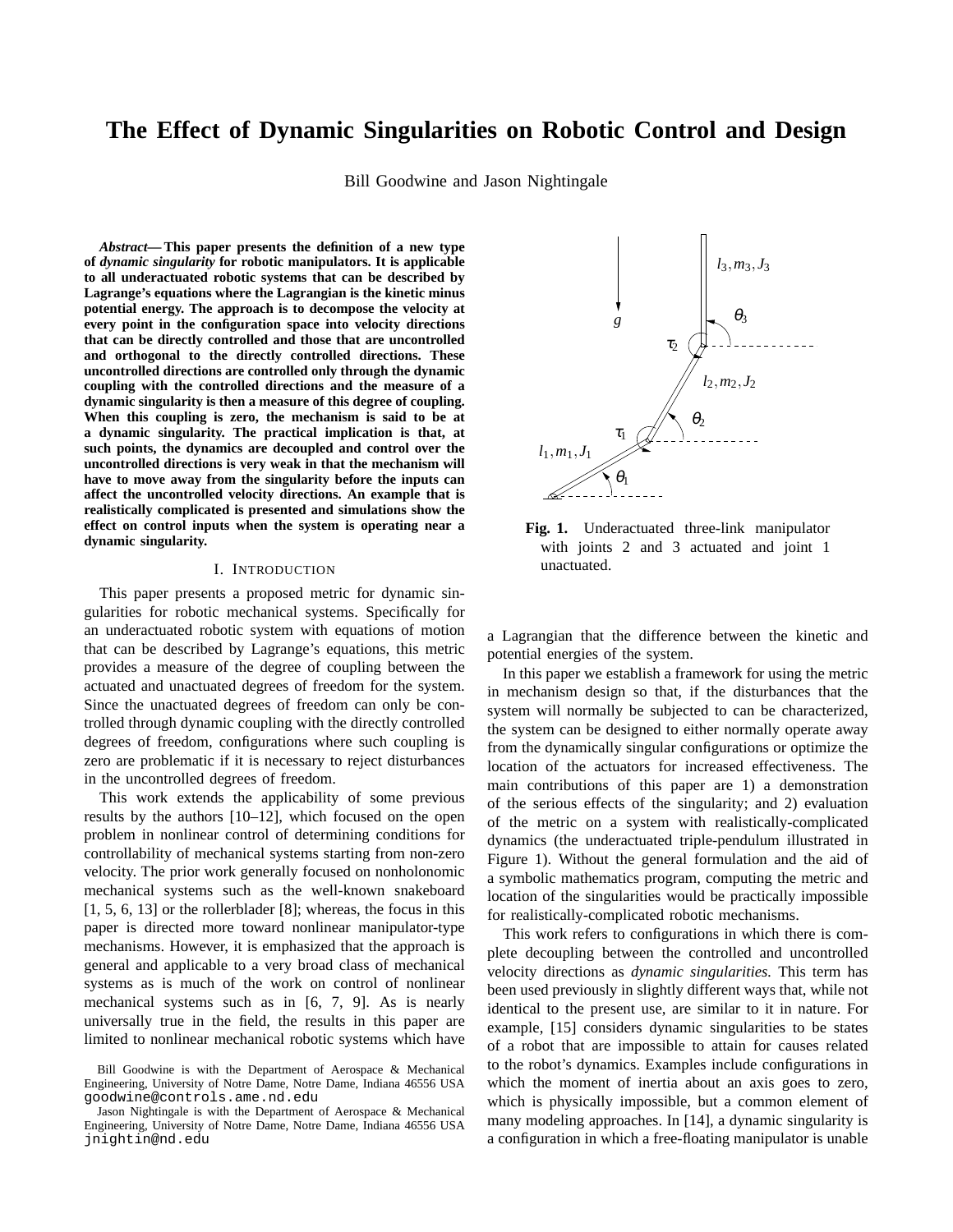to move its end-effector in some inertial direction.

Much like a kinematic singularity, our definition of a dynamic singularity is a function of the robot's configuration and parameters and not a function of its joint velocities. Unlike a kinematic singularity, however, it also depends on the system's inertial properties such as mass and moments of inertia. Just as a kinematic singularity can be both bad (necessitating large joint velocities) and good (large mechanical advantage), a dynamic singularity has both desirable and undesirable properties. The primary undesirable property is the aforementioned lack of control authority. A desirable property is that if the nature of the disturbances experienced by the mechanism near a dynamic singularity are generally aligned only with the controlled directions, the uncontrolled directions are isolated from those disturbances.

### II. DERIVATION OF DYNAMIC STABILITY METRIC

This section derives the relevant terms for the dynamic singularity metric. A complete exposition on the basis for the description of mechanical systems used in this work can be found in  $[2, 4]$ .

It is a standard result in mechanical systems theory that for a mechanical system with a Lagrangian  $L = T - V$ , a curve  $\gamma(t)$  satisfies the Lagrange-d'Alembert principle if it satisfies

$$
\nabla_{\dot{\gamma}(t)}\dot{\gamma}(t) = \mathbb{G}^{\sharp}\left(F\left(t\right)\right) - \mathrm{grad}V\left(\gamma(t)\right),
$$

where  $\nabla$  denotes the covariant derivative and  $\mathbb{G}^{\sharp}$  is standard notation for mechanical systems and, in matrix form, is simply the inverse of the inertia matrix. In coordinates, this may be expressed as

$$
\ddot{\theta}^i + \Gamma^i_{jk} \dot{\theta}^j \dot{\theta}^k = \tau^a \mathbb{G}^{ik} F^a_k - \mathbb{G}^{ik} \frac{\partial V}{\partial \theta_k},\tag{1}
$$

where superscripts on the inertia tensor indicate the usual tensor notation that they are the components of its inverse,  $F_k$  are the components of the applied torques,  $\tau^a$  are the magnitudes of the applied torques, and summation over repeated indices is implied. The Christoffel symbols are given by the usual formula

$$
\Gamma_{ij}^k = \frac{1}{2} \mathbb{G}^{kl} \left( \frac{\partial \mathbb{G}_{il}}{\partial \theta_j} + \frac{\partial \mathbb{G}_{jl}}{\partial \theta_i} - \frac{\partial \mathbb{G}_{ij}}{\partial \theta_l} \right).
$$

Because the  $\ddot{\theta}$  terms are isolated, Equation 1 is only one step away from state space form and is a particularly convenient representation of the equations of motion. Define the input vector fields in the usual way by

$$
Y_a^j = \mathbb{G}^{jk} F_k^a.
$$

The G-orthogonal complement to the input vector fields, denoted by  $Y_{\perp}$ , may be defined as a linearly independent set of unit-normal vector field that satisfies

$$
Y_{\perp}^{i} \mathbb{G}_{ij} \mathbb{G}^{jk} F_{k}^{a} = \langle \langle Y_{\perp}, \mathbb{G} Y_{a} \rangle \rangle = Y_{\perp}^{k} F_{a}^{k} = 0
$$

and has unit length with respect to  $\mathbb{G}$ , *i.e.*,  $Y_{\perp}^i \mathbb{G}_{ij} Y_{\perp}^j = 1$ . For clarity of presentation, for the rest of this paper we will assume that the systems is underactuated by one input; however, we emphasize that the results are general and hold for any degree of underactuation.

The foundation of the approach is that a given velocity *v* can be decomposed in the direction of the input vector fields and the orthogonal complement vector fields. In the case of a system like the three link manipulator, this will be of the form

$$
v = w_1 Y_1 + w_2 Y_2 + s Y_\perp. \tag{2}
$$

Since the  $w_1$  and  $w_2$  terms are the coefficients of  $Y_1$  and  $Y_2$ , their rate of change is directly controlled by the inputs. In contrast, *s* is the coefficient of the vector field orthogonal to them and can only be affected by the inputs through the coupling of the natural dynamics of the system. This decomposition requires that the input vector fields be linearly independent. If they are not, it may be assumed that a linearly independent subset is used. If Equation 2 is multiplied on the left by <sup>G</sup> and then *<sup>Y</sup>*⊥, an expression for *<sup>s</sup>* is obtained.

Recall that  $Y_1$  and  $Y_2$  are the input vector fields, so the  $w_1$ and *w*2-components of the velocity are directly controlled. A straight-forward, but detailed, computation gives an expression for the derivative of *s*. In intrinsic form, it is given by

$$
\frac{d}{dt}s(t) = -w_a(t)w_p(t)\langle\langle \nabla_{Y_a} Y_p, Y_\perp \rangle\rangle \n-w_a(t)s(t)\langle\langle \nabla_{Y_a} Y_\perp, Y_\perp \rangle\rangle \n-s(t)w_p(t)\langle\langle \nabla_{Y_\perp} Y_p, Y_\perp \rangle\rangle \n-s(t)s(t)\langle\langle \nabla_{Y_\perp} Y_\perp, Y_\perp \rangle\rangle \n-\langle\langle \text{grad } V, Y_\perp \rangle\rangle,
$$
\n(3)

where  $\langle \langle , \rangle \rangle$  is the inner product with respect to the inertia tensor and summation over repeated indices is implied. A complete derivation can be found in [10–12].

The critical point with respect to Equation 3 is that the *inputs do not directly affect it.* This is notationally clear simply from the fact that there are no inputs  $\tau$  in the equation. It is only through the coupling of the dynamics with the directly controlled directions (the *w* velocity directions), or the natural dynamics of the system, that *s* changes. Hence, one measure of the control authority of the system is the magnitude of the coupling between the controlled velocities and *s*, which are the inner product terms on the first three lines of the equation. In coordinates, this expression is

$$
\frac{d}{dt}s(t) = -w_a(t)w_p(t)\left(\frac{\partial Y_p^k}{\partial \theta^i}Y_a^i + \Gamma_{ij}^k Y_a^i Y_p^j\right) \mathbb{G}_{kl}Y_{\perp}^l
$$

$$
-s(t)w_a(t)\left(\frac{\partial Y_{\perp}^k}{\partial \theta^i}Y_a^i + \Gamma_{ij}^k Y_a^i Y_{\perp}^j\right) \mathbb{G}_{kl}Y_{\perp}^l
$$

$$
-s(t)w_p(t)\left(\frac{\partial Y_p^k}{\partial \theta^i}Y_{\perp}^i + \Gamma_{ij}^k Y_{\perp}^i Y_p^j\right) \mathbb{G}_{kl}Y_{\perp}^l
$$

$$
-s^2(t)\left(\frac{\partial Y_{\perp}^k}{\partial \theta^i}Y_{\perp}^i + \Gamma_{ij}^k Y_{\perp}^i Y_{\perp}^j\right) \mathbb{G}_{kl}Y_{\perp}^l - \frac{\partial V}{\partial \theta^l}Y_{\perp}^l.
$$
(4)

In Equations 3 and 4, the terms multiplying the *w* and *s* terms are what couple the dynamics between the directly controlled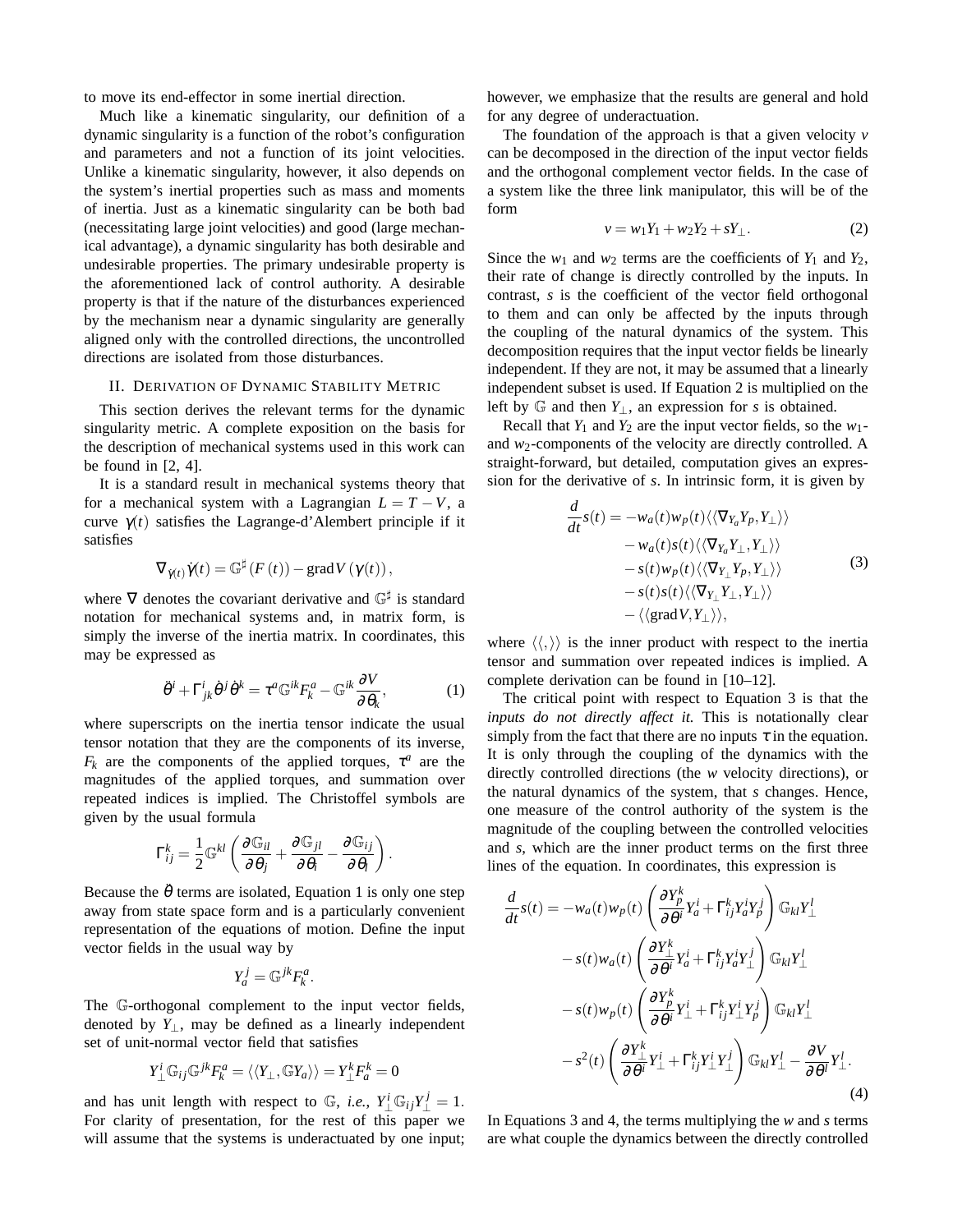velocity directions and the velocity component orthogonal to them. Hence, the relevant terms that provide a measure of the dynamic coupling in the system are the three forms

$$
B_1^{ap}(Y_a, Y_p) = \left(\frac{\partial Y_p^k}{\partial \theta^i} Y_a^i + \Gamma_{ij}^k Y_a^i Y_p^j\right) \mathbb{G}_{kl} Y_\perp^l
$$
  

$$
B_2^a(Y_a) = \left(\frac{\partial Y_\perp^k}{\partial \theta^i} Y_a^i + \Gamma_{ij}^k Y_a^i Y_\perp^j\right) \mathbb{G}_{kl} Y_\perp^l
$$
  

$$
B_3^p(Y_p) = \left(\frac{\partial Y_p^k}{\partial \theta^i} Y_\perp^i + \Gamma_{ij}^k Y_\perp^i Y_p^j\right) \mathbb{G}_{kl} Y_\perp^l.
$$
 (5)

It is these terms, when evaluated for all configurations along a trajectory, that provide a measure of the robustness of the control authority to disturbances in the uncontrolled velocity directions. These equations are presented for the case where the system is underactuated by one degree of freedom. Each additional degree of underactuation will add one additional set of these equations. For example, for a system underactuated by two, there will be six forms to consider. The term multiplying  $s^2$  does not depend on either of the controlled velocities. Hence, it affects the rate of change of *s*, but does not provide any measure of how the control inputs can affect *s*. Note that these terms are *directly computable* and can be determined for any system for which the Lagrangian dynamics can be formulated.

#### III. EXAMPLE: THREE LINK MANIPULATOR

As a specific example, consider the three-link manipulator (triple pendulum) in Figure 1 subjected to gravity with the base joint free and the other two actuated. The actuator at joint 2 is attached to link 2, so a positive actuator torque  $\tau_1$  applies a positive torque to link 2 and a negative torque to link 1. Similarly, a positive actuator torque  $\tau_2$  at joint 3 imparts a positive torque on link 3 and a negative torque on link 2. The system configuration is parametrized by the angles  $\theta_1$ ,  $\theta_2$  and  $\theta_3$ . The notation for the physical parameters is indicated in the figure.

The inertia tensor is given by

$$
\mathbb{G} = \begin{bmatrix} \frac{1}{4}(m_1 + 4(m_2 + 9m_3))l_1^2 + J_1 & \frac{1}{4}l_1l_2(m_2 + 6m_3)\cos\theta_{12} \\ \frac{1}{4}l_1l_2(m_2 + 6m_3)\cos\theta_{12} & \frac{1}{4}(m_2 + 4m_3)l_2^2 + J_2 \\ \frac{3}{4}l_1l_3m_3\cos\theta_{13} & \frac{1}{4}l_2l_3m_3\cos\theta_{23} \\ \frac{3}{4}l_1l_3m_3\cos\theta_{13} & \frac{3}{4}l_2l_3m_3\cos\theta_{23} \\ \frac{1}{4}l_2l_3m_3\cos\theta_{23} & \frac{m_3l_3^2}{4} + J_3 \end{bmatrix},
$$

where  $\theta_{ij} = \theta_i - \theta_j$ . Using this metric, the kinetic energy is  $T = \frac{1}{2} \dot{\theta}^T \mathbb{G} \dot{\theta}$ , where  $\dot{\theta} = \begin{bmatrix} \dot{\theta}_1 & \dot{\theta}_2 & \dot{\theta}_3 \end{bmatrix}^T$ . Since the system is subjected to gravity, we must consider the potential energy which is given by

$$
V = \frac{1}{2}g(l_1(m_1 + 2m_2 + 6m_3)\sin\theta_1 + l_2(m_2 + 2m_3)\sin\theta_2 + l_3m_3\sin\theta_3).
$$
 (6)

For  $L = T - V$ , the equations of motion are given by Lagrange's equations

 $\frac{\partial L}{\partial \theta_i} = F_i^1 + F_j^2,$ 

 $\frac{d}{dt}$   $\left(\frac{\partial L}{\partial \dot{\theta}_i}\right)$  $\overline{\partial\dot{\theta}_i}$  $\setminus$ − ∂*L*

where

$$
F^{1} = \tau_{1} \begin{bmatrix} -1 \\ 1 \\ 0 \end{bmatrix}, \quad \text{and} \quad F^{2} = \tau_{2} \begin{bmatrix} 0 \\ -1 \\ 1 \end{bmatrix}.
$$

The idea is to consider velocity components aligned with and orthogonal to the inputs (orthogonal with respect to the kinetic energy metric). Thus, a velocity is expressed in terms of the magnitude of three components,  $w_1$ ,  $w_2$  and *s*, where

$$
v = \begin{bmatrix} \dot{\theta}_1 \\ \dot{\theta}_2 \\ \dot{\theta}_3 \end{bmatrix}
$$
  
=  $w_1 \mathbb{G}^{-1} \begin{bmatrix} -1 \\ 1 \\ 0 \end{bmatrix} + w_2 \mathbb{G}^{-1} \begin{bmatrix} 0 \\ -1 \\ 1 \end{bmatrix} + s \begin{bmatrix} 1 \\ 1 \\ 1 \end{bmatrix}.$  (7)

Note that  $w_1$  and  $w_2$  are directly aligned with the input torques and the *s* component is orthogonal (specifically, Gorthogonal) to both. The presence of the inverse of the inertia tensor before the first two vectors arises from converting Lagrange's equations to state space form, as detailed subsequently.

Since the first two terms are directly aligned with the inputs, they can be directly controlled. An expression for how *s* changes with time provides a measure of the coupling between the controlled velocities,  $w_1$  and  $w_2$ , and the orthogonal velocity *s*. Unsurprisingly, this coupling depends on the configuration of the robot. In some configurations, the dynamics are completely decoupled, indicating that there is no instantaneous control authority over the orthogonal direction. In other configurations, there is tight coupling.

The practical implication is that the expression for this coupling provides a measure of instantaneous (*i.e.,* highbandwidth) control authority over the orthogonal direction, which may be interpreted as a measure of a type of dynamic mechanical advantage.

The following simulations show the dynamic response of the three-link manipulator in three configurations subjected to large inputs. In all cases, the acceleration of gravity  $g = 1$ , and the parameters are

| $l_1 = 1$ | $m_1 = 4$ | $J_1 = 7$ |
|-----------|-----------|-----------|
| $l_2 = 2$ | $m_2 = 5$ | $J_2 = 8$ |
| $l_3 = 3$ | $m_3 = 6$ | $J_3 = 9$ |

These values were specifically selected to avoid any simplifications that may occur in more symmetric designs, and the intentionally omitted units are taken to be consistent. The three configurations considered are illustrated in Figure 2. For configuration 1,

$$
(\theta_1, \theta_2, \theta_3) = (0.25, 3.74, 2.84),
$$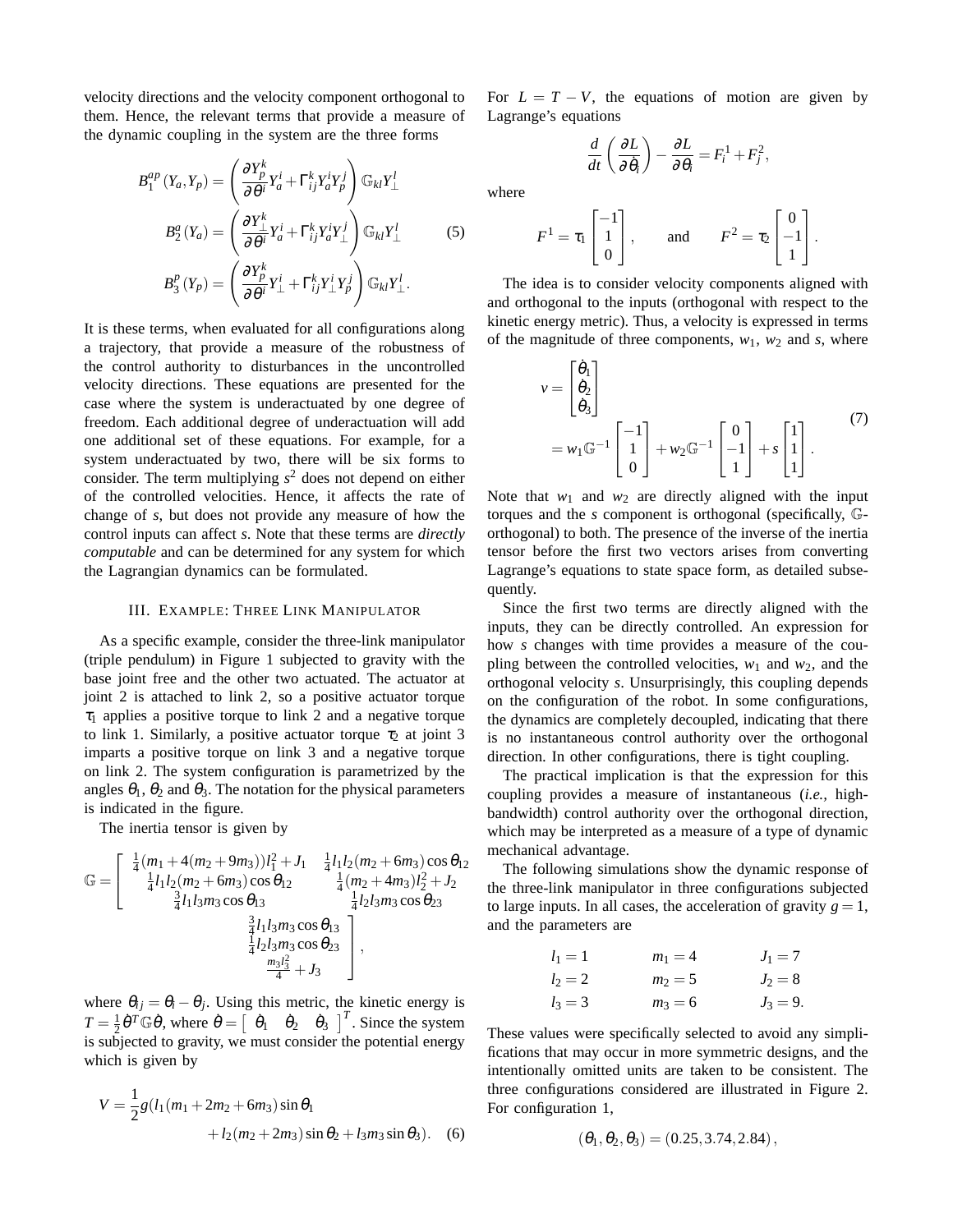

**Fig. 2.** The three configurations of the threelink manipulator.

which places the manipulator near a dynamic singularity, although this fact is not at all obvious from a simple inspection of the configuration. For configuration 2,

$$
\left(\theta_1,\theta_2,\theta_3\right)=\left(0,5,1\right),
$$

which places the manipulator away from a dynamic singularity. Finally, for configuration 3,

$$
(\theta_1,\theta_2,\theta_3)=\left(-\frac{\pi}{2},-\frac{\pi}{2},-\frac{\pi}{2}\right),
$$

which corresponds to both a kinematic and a dynamic singularity of the mechanism. Note that neither of the first two configurations is near a kinematic singularity.

To give a feel for the relative complexity of the equations, *Y*<sub>1</sub>, *Y*<sub>2</sub> and *Y*<sub>⊥</sub> are given in vector form as

$$
\begin{array}{c} Y_1=\left[\begin{array}{c} \frac{4(178\cos\theta_{12}-27\cos(\theta_1+\theta_2-2\theta_3)-18\cos2\theta_{23}+352)}{6191\cos2\theta_{12}+3780\cos2\theta_{13}+2610\cos2\theta_{23}-82151} \\ \frac{2(-356\cos\theta_{12}+54\cos(\theta_1+\theta_2-2\theta_3)+81\cos2\theta_{13}-1259)}{6191\cos2\theta_{12}+3780\cos2\theta_{13}+2610\cos2\theta_{23}-82151} \\ \frac{2(-362\cos\theta_{13}-123\cos(2\theta_{12}-\theta_3)+413\cos\theta_{23}+82\cos(\theta_1-2\theta_2+\theta_3))}{6191\cos2\theta_{12}+3780\cos2\theta_{13}+2610\cos2\theta_{23}-82151} \end{array}\right]\\ Y_2=\left[\begin{array}{c} -\frac{4(178\cos\theta_{12}-27\cos(\theta_1+\theta_2-2\theta_3)-181\cos\theta_{13}+41\cos(\theta_1-2\theta_2+\theta_3))}{6191\cos2\theta_{12}+3780\cos2\theta_{13}+2610\cos2\theta_{23}-82151} \\ \frac{2(-81\cos2\theta_{13}-123\cos(2\theta_{12}-\theta_3)+413\cos\theta_{23}+1259)}{6191\cos2\theta_{12}+3780\cos2\theta_{13}+2610\cos2\theta_{23}-82151} \\ \frac{2(1681\cos2\theta_{12}+1107\cos(2\theta_{12}-\theta_3)-7(531\cos\theta_{23}+2593))}{9(6191\cos2\theta_{12}+3780\cos2\theta_{13}+2610\cos2\theta_{23}-82151)} \\ \frac{2(1681\cos\theta_{12}+1107\cos(2\theta_{12}-\theta_3)-7(531\cos\theta_{23}+2593))}{\sqrt{164\cos\theta_{12}+108\cos\theta_{13}+
$$

1  $\overline{1}$  $\overline{ }$  $\mathbf{I}$ 

Observe that  $Y_{\perp}$  is the same form as in Equation 7 except for a configuration-dependent scaling.

The response of the system is computed for nine cases, three for each of the three configurations:

- 1) no input torques;
- 2) case 1:  $\tau_1 = 1000$  and  $\tau_2 = -1000$ ; and,
- 3) case 2:  $\tau_1 = -1000$  and  $\tau_2 = 1000$ .

The velocities for the initial conditions in the simulations were chosen to give the same non-zero magnitude of the uncontrolled velocity direction. While the degree of coupling



**Fig. 3.** Good control authority illustrated in the response away from a dynamic singularity in configuration 2.

is a function of the configuration and system parameters only, the coupling itself is proportional to the velocities, so a non-zero velocity is necessary for there to be any coupling. Furthermore, nonzero velocities are more representative of a robotic manipulator or system performing some task.

The responses of the uncontrolled velocity direction for the non-singular configuration 2 are illustrated in Figure 3, and for the dynamically singular configuration 1 in Figure 4 and the dynamically singular case 3 in Figure 5. Relatively large torques and a short time interval were chosen to be representative of the dynamics and characteristic of a manipulator performing a dynamically demanding task. Note that away from a dynamic singularity (the right-hand plot in Figure 2), there is significant control authority in that the application of the inputs significantly alters the magnitude of the uncontrolled velocity. In contrast, for the configurations near the dynamic singularities illustrated in Figures 4 and 5, there is only a very limited response.

The proper interpretation of the responses is the *difference* between the "no torques" curves and the two numbered cases. Where there is a significant difference with and without applied torques, significant coupling exists between the controlled and uncontrolled directions. Where there is little difference, the responses are illustrative of a dynamic singularity. The fact that there is any difference at all in the singular cases is due to the fact that the system has nonzero initial velocity and leaves the singularity. Therefore, in Figure 3, the large difference between the middle and outer curves is a manifestation of strong coupling and hence good control authority. The small differences between the three curves in the plots in Figures 4 and 5 is a manifestation of the dynamic singularity and hence poor control authority.

The expression for the coupling forms in Equation 5 are too long to present with the parameter values unspecified. For the same numerical parameter values as in the simulations, direct computations give expressions for these coupling terms. In particular, the first form  $B_1$ , which is the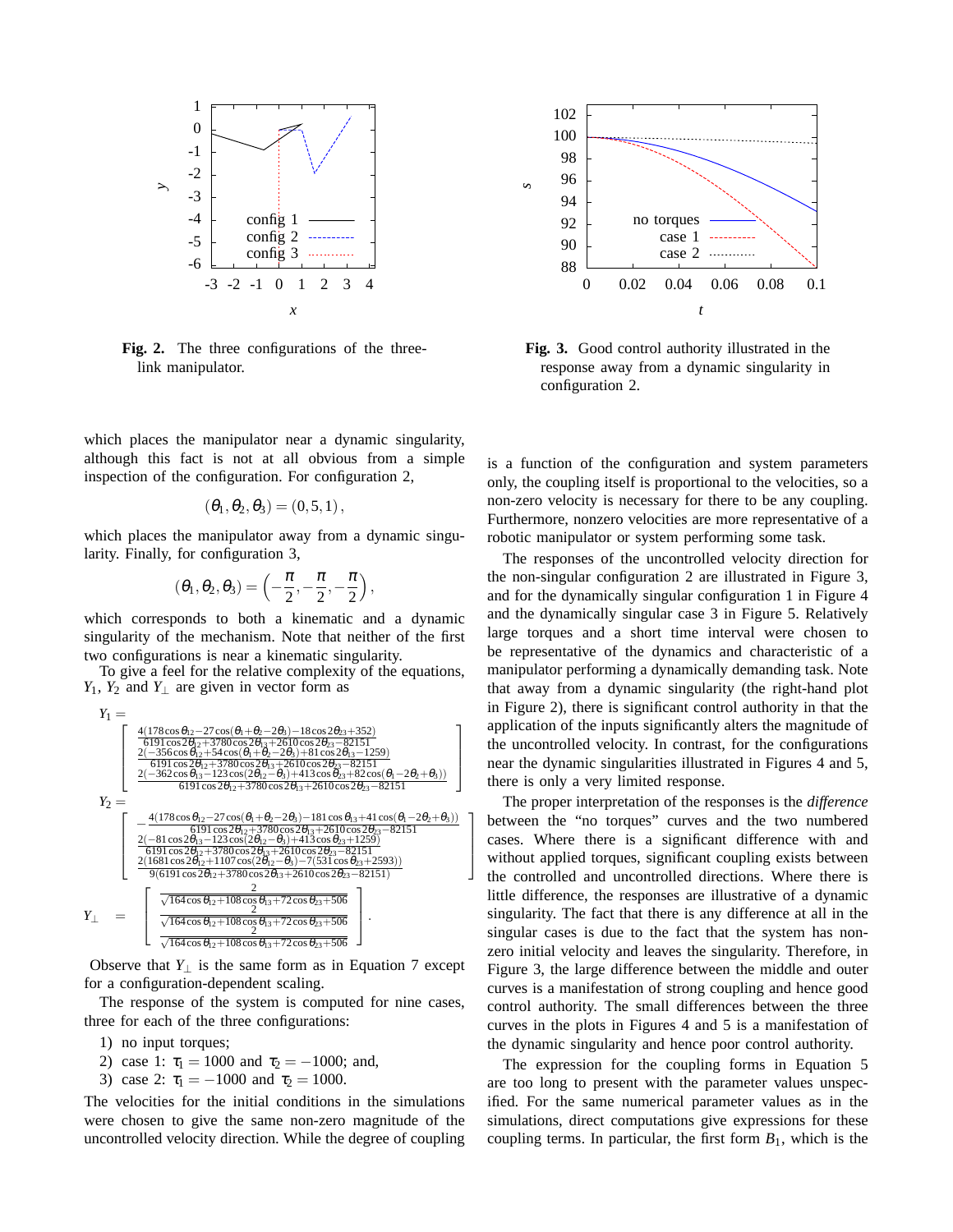

**Fig. 4.** Response near configuration 1, a dynamic singularity, illustrating a weak control response.



**Fig. 5.** Response near configuration 3, which is at both a dynamic and a kinematic singularity (the responses for cases 1 and 2 are the same for this configuration), illustrating a weak response.

term multiplying  $w_a(t)w_p(t)$ , is identically zero. The second and third forms are not zero and are relatively complicated. The numerator of the second form  $B_2$ , the term multiplying  $s(t)w_1(t)$ , is

$$
-2(69251\sin(\theta_{12})+12382\sin(2(\theta_{12}))+9(-155\sin(\theta_1+\theta_2-2\theta_3)+1702\sin(\theta_{13})+420\sin(2(\theta_{13}))+453\sin(2\theta_{12}-\theta_3)-1903\sin(\theta_{23})-290\sin(2(\theta_{23}))+302\sin(\theta_1-2\theta_2+\theta_3))),
$$

and the denominator is

$$
(82\cos(\theta_{12}) + 54\cos(\theta_{13}) + 36\cos(\theta_{23}) + 253)
$$
  
\n
$$
(6191\cos(2(\theta_{12})) + 3780\cos(2(\theta_{13})) + 2610\cos(2(\theta_{23})) - 82151).
$$

The numerator of the third form  $B_3$ , the term multiplying  $s(t)w_p(t)$ , is

$$
-2(-44383\sin(\theta_{12}) - 6191\sin(2(\theta_{12})) +\n3915\sin(\theta_1 + \theta_2 - 2\theta_3) + 43465\sin(\theta_{13}) +\n3780\sin(2(\theta_{13})) + 1663\sin(2\theta_{12} - \theta_3) +\n44327\sin(\theta_{23}) + 5220\sin(2(\theta_{23})) -\n5945\sin(\theta_1 - 2\theta_2 + \theta_3)),
$$

and the denominator is the same. When these coupling terms are zero, the system is at a dynamic singularity because the orthogonal velocity component is not affected at all by the controlled velocity directions. Hence, from a disturbance rejection perspective, it is desirable for the coupling terms to be large.

While complicated, it is relatively simple to find configurations where these coupling terms are zero. The angles of singular configuration 1 in the simulation example,  $(\theta_1, \theta_2, \theta_3) = (0.25, 3.74, 2.84)$ , were readily computed numerically. More intuitively, by inspection of the numerator terms, it is clear that they are zero when all the angles have the same value. The consequence, again, is that if these terms are zero *even with arbitrarily large torques*, the *s* velocity cannot be altered until the mechanism moves away from the configuration. In contrast, away from such points, the control authority is much better. Such configurations with large coupling will exist when the denominator term is small and the numerators are large.

# IV. CONCLUSIONS AND FUTURE WORK

This paper presents a measure of dynamic singularities for mechanical robotic systems and demonstrated with a realistically-complicated example the effect and nature of dynamic singularities for such systems. They are clearly problematic for underactuated systems because dynamic coupling is necessary for complete control authority, and in some configurations this dynamic coupling will be zero. Simulation results demonstrated that, analogous to kinematic singularities, near a dynamic singularity even with very large input torques there is very little effect on the underactuated velocity directions. The measure is very general in that it applies to any underactuated mechanical system that is governed by Lagrange's equations where the Lagrangian is kinetic minus potential energy.

There are three areas of future work we intend to pursue.

1) The analysis of dynamic singularities should be very useful in feedback control design for disturbance rejection. Analogous to the notion of the controllability index for linear systems (see [3]) the expressions for the forms given in Equation 5 provides a measure of control authority over the unactuated degrees of freedom. In the case where some of the disturbances are likely to be in the uncontrolled directions, it will generally be desirable to operate the system away from the dynamic singularities. On the other hand, if the disturbances are generally aligned with the controlled